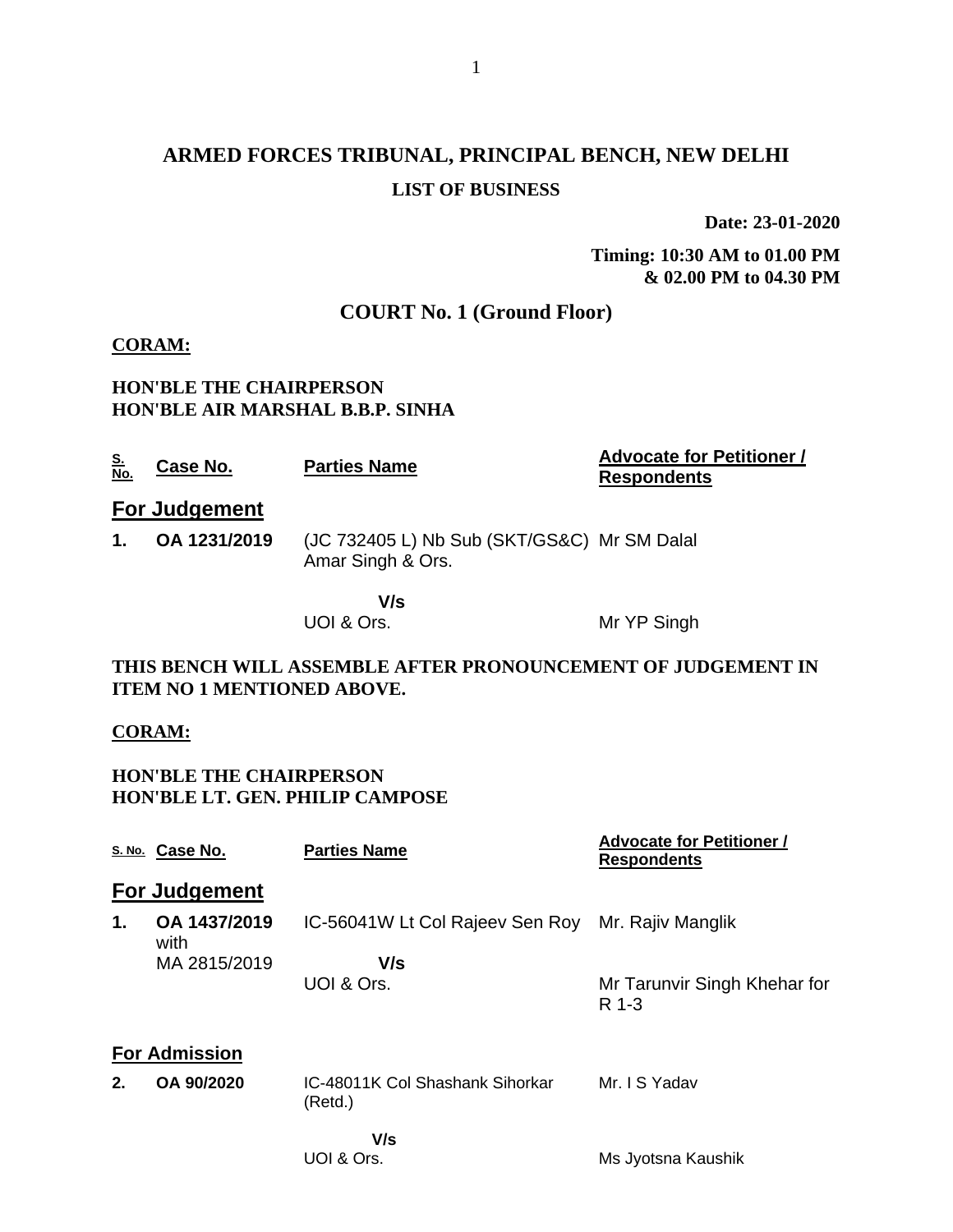| 3.  | OA 155/2020 | No. 15355938-Y Ex Nk/DSC Jami Mr. U S Maurya<br>Demudu                  |                        |
|-----|-------------|-------------------------------------------------------------------------|------------------------|
|     |             | V/s<br>UOI & Ors.                                                       | Ms. Barkha Babbar      |
| 4.  | OA 156/2020 | No. 9419934-N Ex Sep/DSC Purna Mr. U S Maurya<br><b>Bahadur Limbu</b>   |                        |
|     |             | V/s<br>UOI & Ors.                                                       | Mr Anil Gautam         |
| 5.  | OA 157/2020 | No 5450673N Sep /DSC Shree<br>Man Pun                                   | Mr US Maurya           |
|     |             | V/s<br>UOI & Ors.                                                       | Mr SP Sharma           |
| 6.  | OA 158/2020 | No 14565736Y Ex L/Nk/DSC<br><b>Shekhawat Kirpal Singh Umed</b><br>Singh | Mr US Maurya           |
|     |             | V/s<br>UOI & Ors.                                                       | <b>Mr Arvind Patel</b> |
| 7.  | OA 159/2020 | No. 15307136-X Sep (DSC GD) M<br>Venkateswar Reddy                      | Mr. Ved Prakash        |
|     |             | V/s<br>UOI & Ors.                                                       | None                   |
| 8.  | OA 160/2020 | LNk/DSC Santosh Kumar Ojha (No Mr US Maurya<br>8824752 F)               |                        |
|     |             | V/s<br>UOI & Ors.                                                       | Mr Neeraj, CGSC        |
| 9.  | OA 161/2020 | No. 10362181-P Sep Sham Lal<br>(Retd.)                                  | Ms. Rashmi Sharma      |
|     |             | V/s<br>UOI & Ors.                                                       | Ms. Barkha Babbar      |
| 10. | OA 162/2020 | No. 13964801-Y Ex Sep/DSC Amar Mr. U S Maurya<br><b>Nath</b>            |                        |
|     |             | V/s<br>UOI & Ors.                                                       | Ms Jyotsna Kaushik     |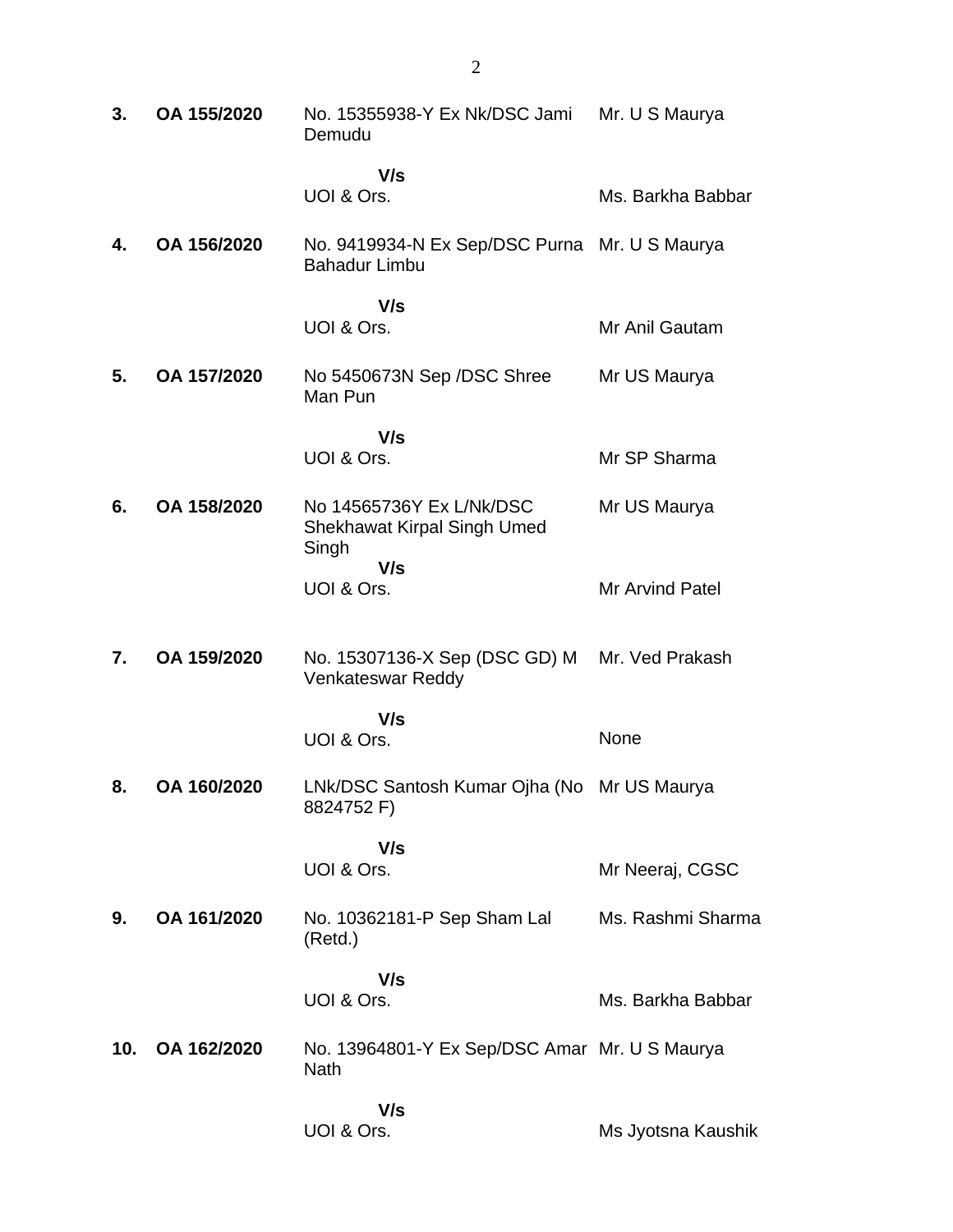| 11. | OA 163/2020 | Nk/DSC A Krishna Rao (No<br>14553150 W)                        | Mr US Maurya            |
|-----|-------------|----------------------------------------------------------------|-------------------------|
|     |             | V/s<br>UOI & Ors.                                              | Mr. Avdhesh Kumar Singh |
| 12. | OA 164/2020 | No. 1576063-P Ex Nk/DSC Uma<br><b>Shankar Sharma</b>           | Mr. U S Maurya          |
|     |             | V/s<br>UOI & Ors.                                              | Mr SP Sharma            |
| 13. | OA 165/2020 | No 4185929P Ex Sep/DSC Lilu Mr US Maurya<br>Ram                |                         |
|     |             | V/s<br>UOI & Ors.                                              | Mr JS Rawat             |
| 14. | OA 166/2020 | No 9094248N Ex Sep/DSC Om Raj Mr US Maurya                     |                         |
|     |             | V/s<br>UOI & Ors.                                              | Mr KK Tyagi             |
| 15. | OA 180/2020 | Cdr Preeti Yadav (05900-H)                                     | Mr. Santosh Krishnan    |
|     |             | V/s<br>UOI & Ors.                                              | None                    |
| 16. | OA 181/2020 | Maj Gen Rajpal Punia (IC 41862 N) Mr Ankur Chhibber            |                         |
|     |             | V/s<br>UOI & Ors.                                              | None                    |
| 17. | OA 184/2020 | No. 4468423-Y Ex Nk/DSC Nanak Mr. U S Maurya<br>Singh          |                         |
|     |             | V/s<br>UOI & Ors.                                              | None                    |
| 18. | OA 185/2020 | Wg Cdr Nidhi Badhani (No 29118 Mr SS Pandey & Associates<br>G) |                         |
|     |             | V/s<br>UOI & Ors.                                              | None                    |

3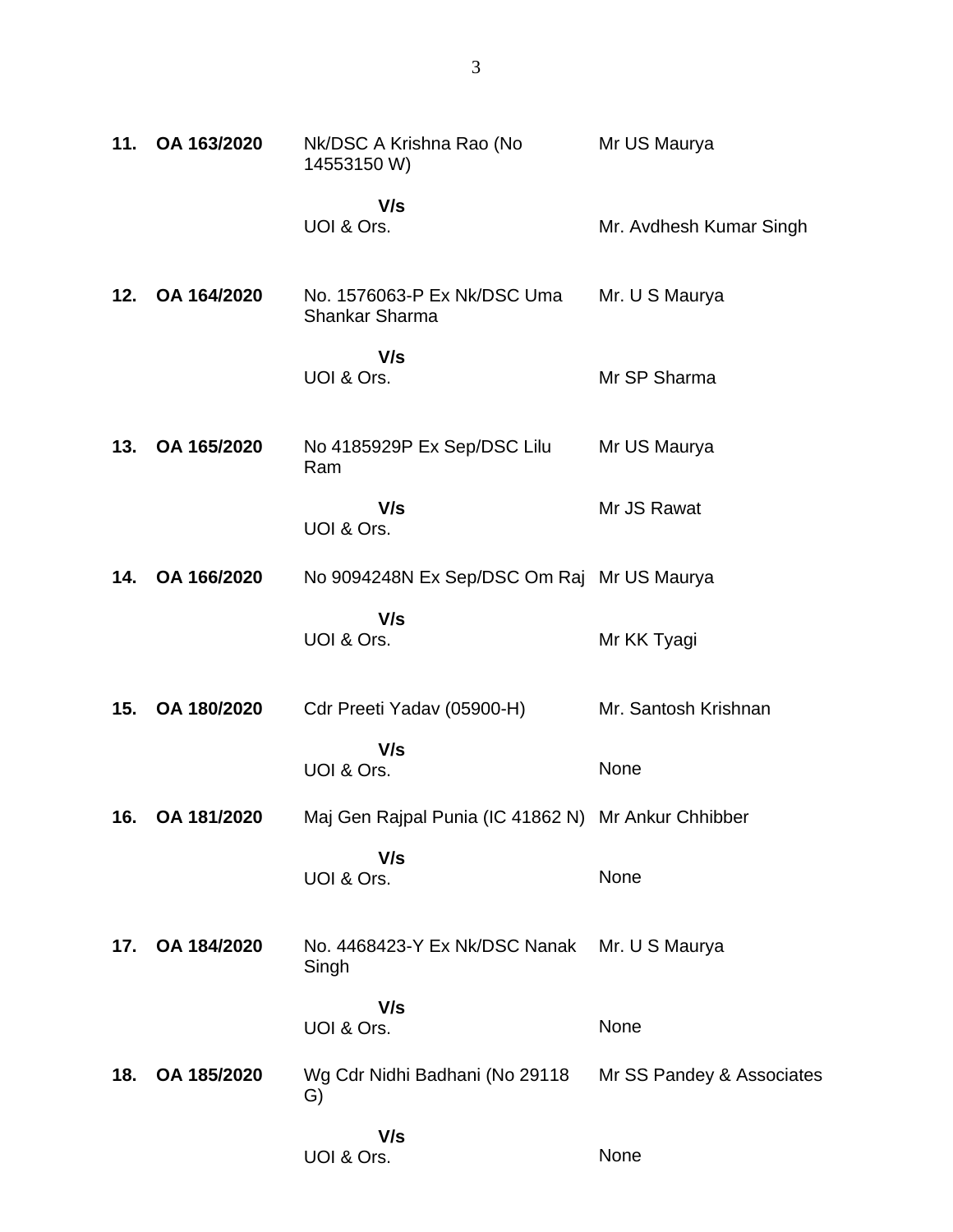| 19.         | OA 187/2020                       | IC-42825-M Brig Sujit Kishore<br>Narain      | Mr. Ankur Chhibber            |
|-------------|-----------------------------------|----------------------------------------------|-------------------------------|
|             |                                   | V/s<br>UOI & Ors.                            | None                          |
|             | <b>For Execution</b>              |                                              |                               |
| 20.         | MA 193/2020<br>in.<br>OA 304/2019 | Ex SDR CDT Rohit Kumar (No<br>16129541 F)    | Mr Ajit Kakkar                |
|             |                                   | V/s<br>UOI & Ors                             | Mr. S P Sharma                |
|             | <b>Part Heard</b>                 |                                              |                               |
| 21.         | OA 1228/2019                      | Sqn Ldr B Harika (NO 29314G)                 | Mr. SS Pandey & Associates    |
|             |                                   | V/s<br>UOI & Ors.                            | Mr. Neeraj, Sr. CGSC          |
| <b>WITH</b> |                                   |                                              |                               |
| 22.         | OA 1322/2019                      | Sqn Ldr Desai Prerana Baburao (No<br>29306H) | Mr SS Pandey                  |
|             |                                   | V/s<br>UOI & Ors.                            | Mr V Pattabhi Ram             |
| <b>WITH</b> |                                   |                                              |                               |
| 23.         | OA 1323/2019                      | Sqn Ldr GG Yewale (No 29296 K)               | Mr SS Pandey & Associates     |
|             |                                   | V/s<br>UOI & Ors.                            | Mr Harish V Shankar           |
| <b>WITH</b> |                                   |                                              |                               |
| 24.         | OA 1368/2019                      | Sqn Ldr Shaleha Memon (No 29307L)            | Mr. SS Pandey & Associates    |
|             |                                   | V/s<br>UOI & Ors.                            | Mr Karan Singh Bhati, Sr CGSC |
| <b>WITH</b> |                                   |                                              |                               |
| 25.         | OA 1387/2019                      | Sqn Ldr Sadanand Vilas Shirke<br>$(29297-N)$ | Mr. S S Pandey & Associates   |
|             |                                   | V/s<br>UOI & Ors.                            | Mr. Arvind Patel              |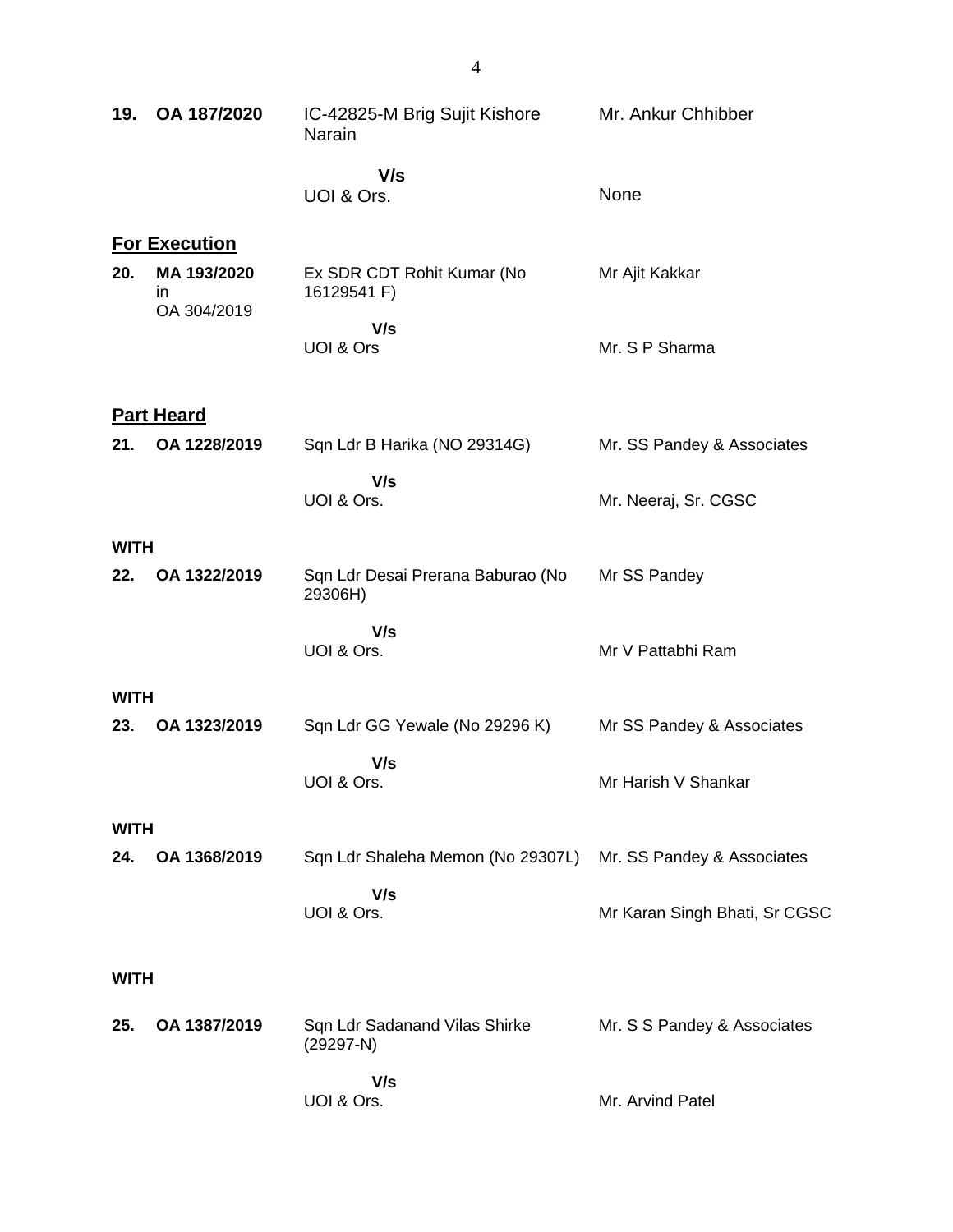5

### **WITH**

| 26.         | OA 1499/2019                        | Wg Cdr Deepmala Gupta (No 29168N)<br>V/s                         | Mr. Nikhil Palli and Mr. Pranav<br>Chadha               |
|-------------|-------------------------------------|------------------------------------------------------------------|---------------------------------------------------------|
|             |                                     | UOI & Ors.                                                       | Mr Karan Singh Bhati, Sr CGSC                           |
| <b>WITH</b> |                                     |                                                                  |                                                         |
| 27.         | OA 1500/2019                        | Wg Cdr Punita Aswal (No 29160 F)<br>V/s<br>UOI & Ors.            | Mr Nikhil Palli and Pranav<br>Chadha<br>Mr Neeraj, CGSC |
|             | <b>For Hearing</b>                  |                                                                  |                                                         |
| 28.         | OA 1680/2017<br>with                | WS-01504A Maj Neha Prashad                                       | Mr T Prashad                                            |
|             | MA 1117/2019                        | V/s<br>UOI & Ors.                                                | Mr Karan Singh Bhati, Sr CGSC                           |
| 29.         | OA 244/2019<br>with<br>MA 2383/2019 | Ex CPO II Balbir Singh Saini (No<br>14817B)                      | Mr. Sukhjinder Singh                                    |
|             |                                     | V/s<br>UOI & Ors.                                                | Mr. Harish V Shankar                                    |
| 30.         | OA 463/2019                         | IC-554047L Lt Col Ray Gautam Prasad Mr. Indra Sen Singh/Abhishek | Singh                                                   |
|             |                                     | V/s<br>UOI & Ors.                                                | Mr. Harish V Shankar for R 1-3                          |
| 31.         | OA 1610/2019<br>with                | No 14429441H Sep Sujeet Kumar                                    | Mr Virender Singh Kadian                                |
|             | MA 162/2020                         | V/s<br>UOI & Ors.                                                | Mr JS Rawat                                             |
| 32.         | OA 2070/2019                        | Ex LAC Kiranveer (NO 915845)                                     | Mr. Ajit Kakkar                                         |
|             |                                     | V/s<br>UOI & Ors.                                                | Mr. Harish V Shankar                                    |
| 33.         | OA 2071/2019                        | Sub Dalip Singh Thakur (No 668449Y)                              | Mr. Ajit Kakkar                                         |
|             |                                     | V/s<br>UOI & Ors.                                                | Ms. Jyotsna Kaushik                                     |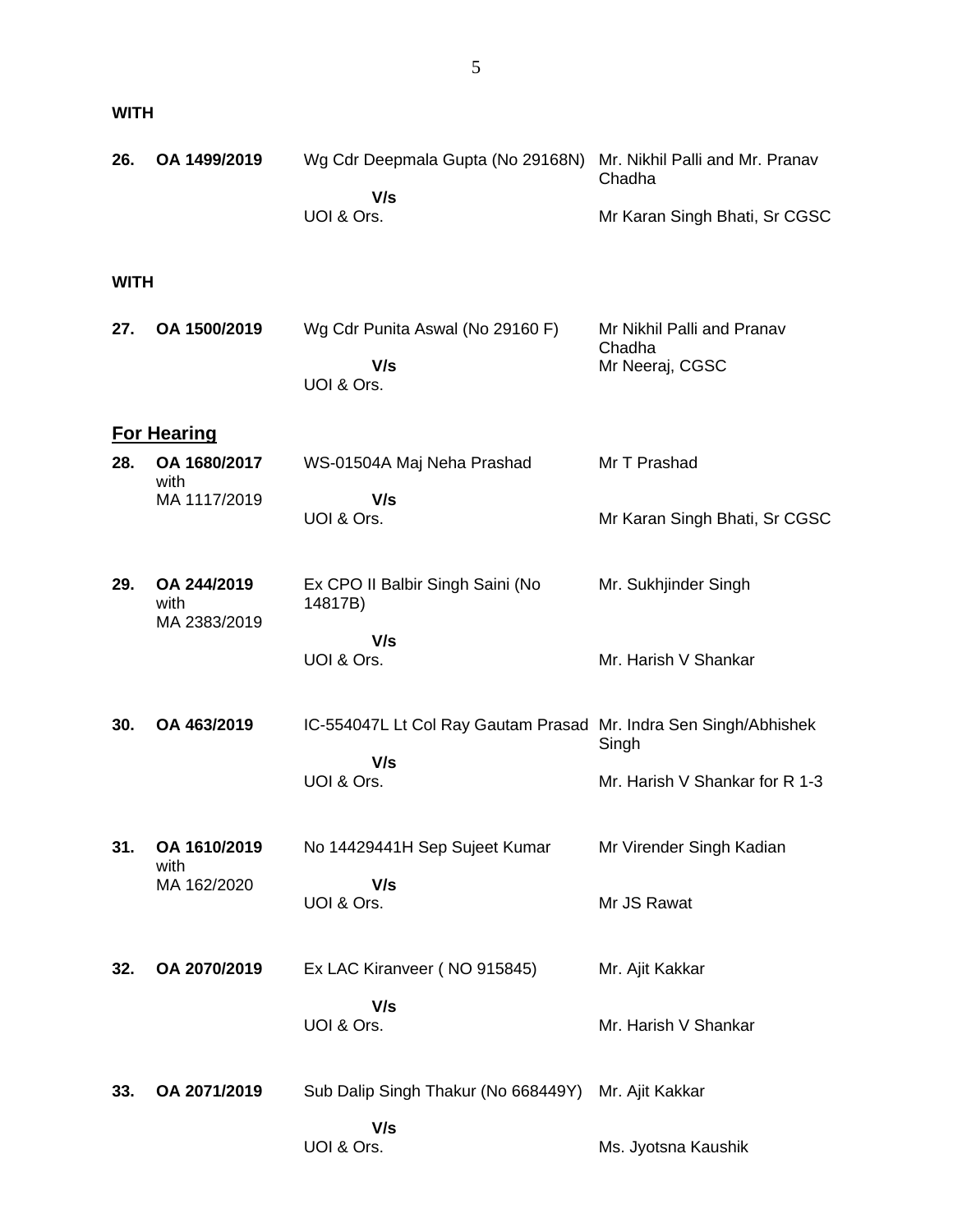| 34. | OA 2072/2019 | Sqn Ldr Y Sujatha (No 23701 F) AE (L) Mr Ajai Bhalla, Satya Saharawat | and Ms Aditi Laxman                        |
|-----|--------------|-----------------------------------------------------------------------|--------------------------------------------|
|     |              | V/s<br>UOI & Ors.                                                     | Ms. Barkha Babbar                          |
| 35. | OA 2299/2019 | Wg Cdr Suprita Kaur (28271)                                           | Mr. Baljeet Singh & Ms. Deepika<br>Sheoran |

 **V/s** UOI & Ors.

Mr. Anil Gautam

## **THIS BENCH WILL NOT ASSEMBLE TODAY**

### **CORAM:**

### **HON'BLE THE CHAIRPERSON HON'BLE AIR MARSHAL B.B.P. SINHA**

|    | S. No. Case No.    | <b>Parties Name</b> | <b>Advocate for Petitioner /</b><br><b>Respondents</b> |
|----|--------------------|---------------------|--------------------------------------------------------|
|    | <b>For Hearing</b> |                     |                                                        |
| 1. | OA 300/2017        | Brig L I Singh      | Mr. S S Pandey & Mr Vishwajeet<br>Singh                |
|    |                    | V/s                 |                                                        |
|    |                    | UOI & Ors.          | Mr. Anil Gautam                                        |
|    |                    |                     |                                                        |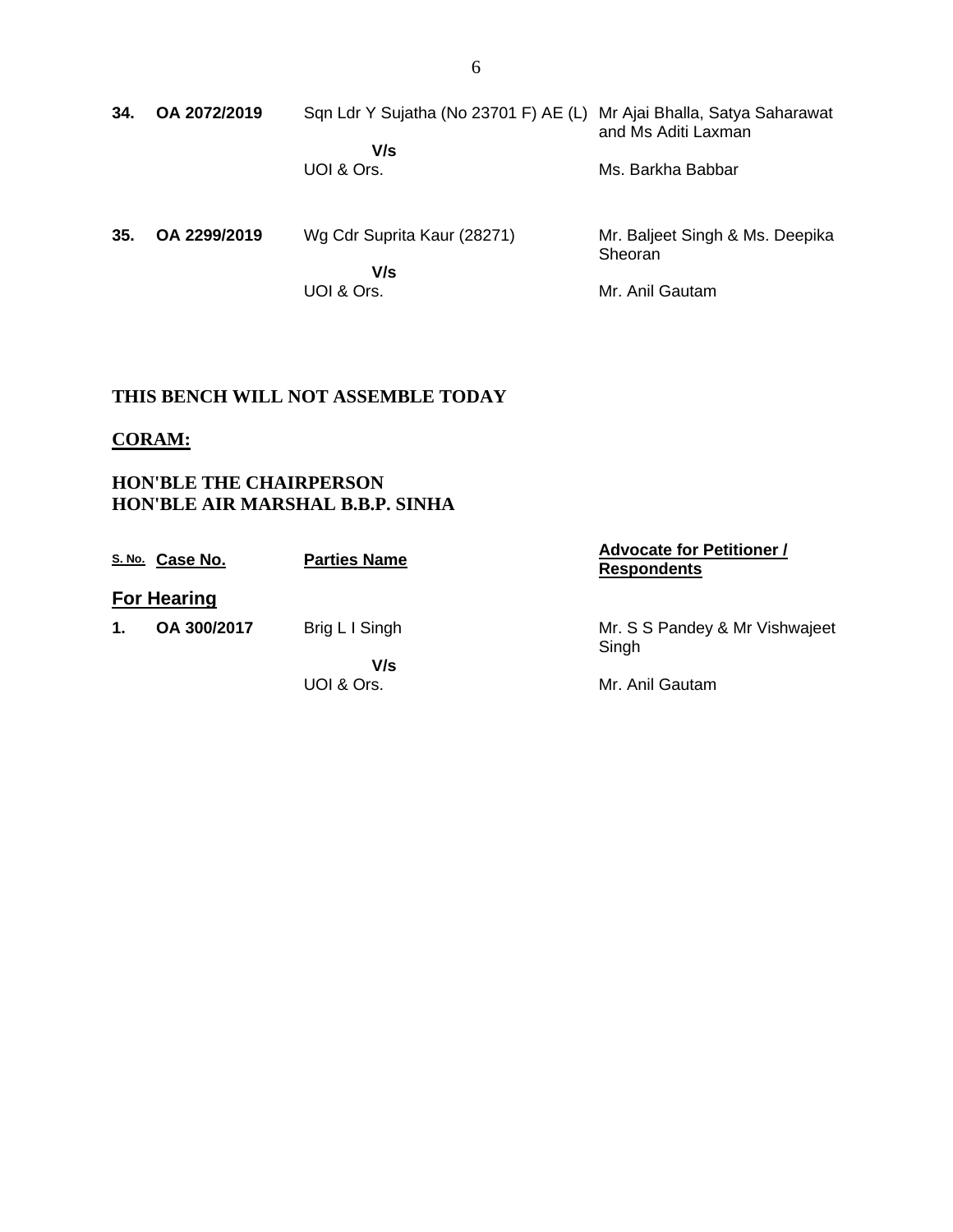## **ARMED FORCES TRIBUNAL, PRINCIPAL BENCH, NEW DELHI LIST OF BUSINESS**

**Date: 23-01-2020**

**Timing: 10:30 AM to 01.00 PM & 02.00 PM to 04.30 PM**

## **COURT No. 2 (Ground Floor)**

#### **THIS BENCH WILL ASSEMBLE AFTER PRONOUNCEMENT OF JUDGEMENT IN ITEM NO 1 IN COURT NO 1.**

#### **CORAM:**

#### **HON'BLE MS. JUSTICE SUNITA GUPTA HON'BLE AIR MARSHAL B.B.P. SINHA**

|    | S. No. Case No.      | <b>Parties Name</b>                                   | <b>Advocate for Petitioner /</b><br><b>Respondents</b>  |
|----|----------------------|-------------------------------------------------------|---------------------------------------------------------|
|    | For Judgement        |                                                       |                                                         |
| 1. | OA 331/2016<br>with  | Sub Ram Naresh Kaushik (Retd)                         | Ms. Archana Ramesh                                      |
|    | MA 220/2016          | V/s<br>UOI & Ors.                                     | Mr Arvind Patel for R 1-3, & Ms<br>Anjali Vohra for R-4 |
| 2. | OA 1287/2017         | Ex WO Mool Chand                                      | Mr. Praveen Kumar                                       |
|    |                      | V/s<br>UOI & Ors.                                     | Mr Shyam Narayan                                        |
|    | <b>For Admission</b> |                                                       |                                                         |
| 3. | OA 200/2018<br>with  | No. 13826261-M Ex Hav Lekhraj Singh Mr. Praveen Kumar |                                                         |
|    | MA 135/2018          | V/s<br>UOI & Ors.                                     | Mr Tarunvir Singh Khehar                                |
| 4. | OA 1502/2019<br>with | EX Hav Puran Singh (No 4069632P)                      | Mr. Praveen Kumar                                       |
|    | MA 2429/2019         | V/s<br>UOI & Ors.                                     | Mr Avdhesh Kumar Singh                                  |
| 5. | OA 1642/2019         | IC-55004W Lt Col Pankaj Sharma                        | Mr. SS Pandey & Associates                              |
|    |                      | V/s                                                   |                                                         |
|    |                      | UOI & Ors.                                            | Mr. Rajeev Kumar                                        |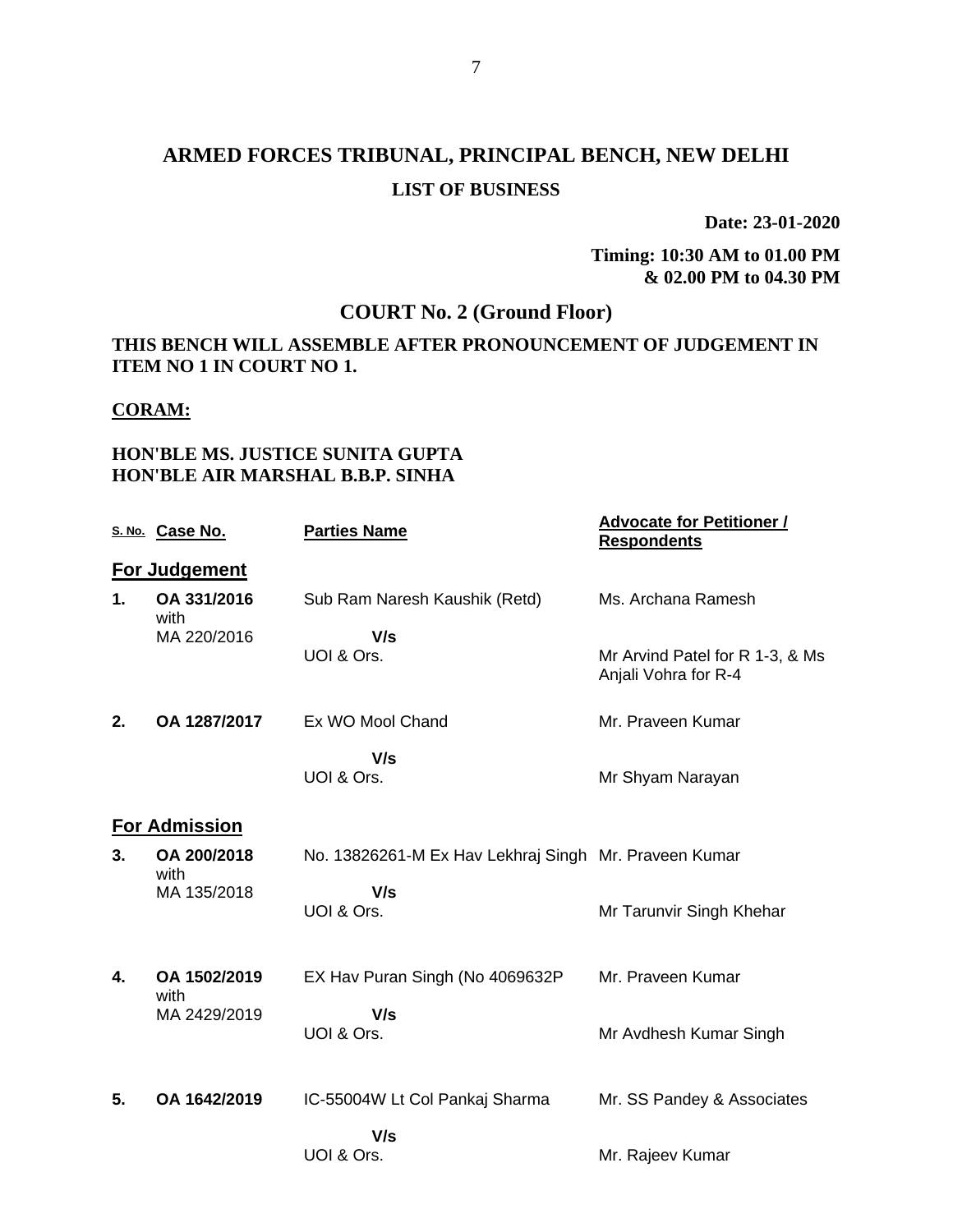**6. OA 1652/2019** with MA 2595/2019 Ex MWO Lalita Kumar (249678-S)  **V/s** UOI & Ors. Mr. Ajit Kakkar & Associates None **7. OA 1653/2019** with MA 2596/2019 No 1433514 Ex Nk Narain Singh  **V/s** UOI & Ors. Mr. Shakti Chand Jaidwal **None 8. OA 1655/2019** No. 14820161-F Hav Keshav Dev (Retd.)  **V/s** UOI & Ors. Mr. Ram Naresh Yadav Mr. Arvind Patel **9. OA 2309/2019** with MA 3209/2019 L/Dafedar Tejvir Singh (Retd) No 1082889W)  **V/s** UOI & Ors. Ms Archana Ramesh Mr. S D Windlesh **10. OA 122/2020** with MA 135/2020 Mrs Sumitra Devi W/O No 14577973P Ex Rect Ashok Kumar Sehrawat  **V/s** UOI & Ors. Mr BP Vaishnav & Associates None **11. OA 167/2020** JC-805872N Nb Sub KS Thakran  **V/s** UOI & Ors. Mr Indra Sen Singh/Abhishek Singh Ms Barkha Babbar **12. OA 179/2020** Cdr Narender Kumar (Retd) (No 80147 A)  **V/s** UOI & Ors. Mr Shakti Chand Jaidwal **13. OA 186/2020** No 15770224W Hav/PA Akhtar Hussian  **V/s** UOI & Ors. Mr Indra Sen Singh/Abhishek Singh None **For Hearing (Pleadings not complete) 14. OA 2105/2017** Ex EAP 1 Viney Kumar Attrish 2000083 Mr. Mohammed Mujeeb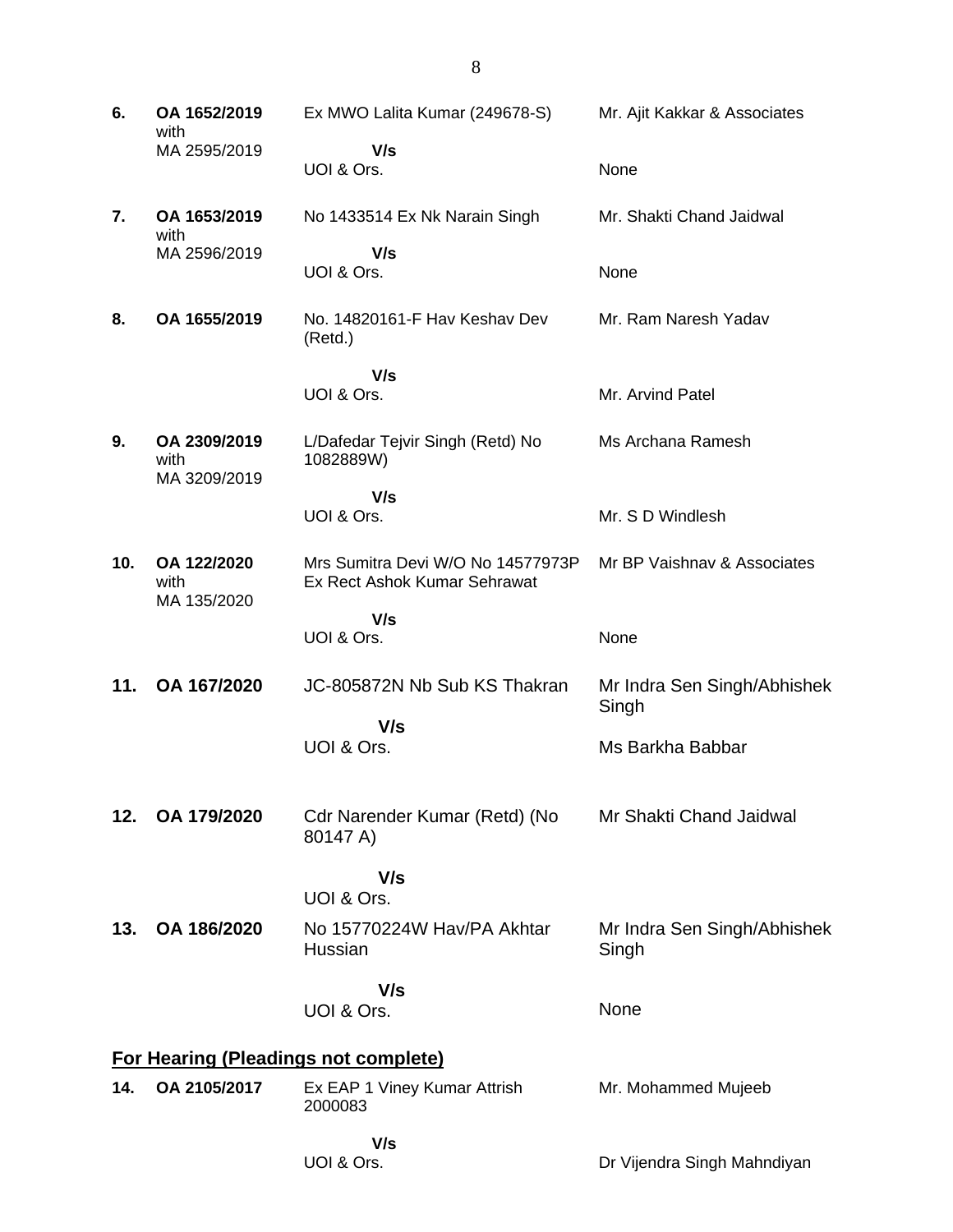| 15. | OA 397/2019<br>with<br>MA 949/2019     | Brig Nanhappa Rai Ichlampady (Retd)<br>(IC 29797 M)                                 | Mr IS Yadav                               |
|-----|----------------------------------------|-------------------------------------------------------------------------------------|-------------------------------------------|
|     |                                        | V/s<br>UOI & Ors.                                                                   | Mr. Tarunvir Singh Khehar                 |
| 16. | OA 404/2019                            | Ex JWO Chinta Anjaneya Reddi (No<br>695858F)                                        | Mr. Ajit Kakkar                           |
|     |                                        | V/s<br>UOI & Ors.                                                                   | Mr. Ashok Chaitanya                       |
| 17. | OA 406/2019<br>with                    | Ex JWO Umashankar (639674-L)                                                        | Mr. Ajit Kakkar                           |
|     | MA 955/2019                            | V/s<br>UOI & Ors.                                                                   | Mr. Anil Gautam                           |
| 18. | OA 409/2019<br>with                    | No. 9511655-H Ex Hav Ranjit Singh                                                   | Mr. U S Maurya                            |
|     | MA 958/2019                            | V/s<br>UOI & Ors.                                                                   | Mr. Rajeev Kumar                          |
| 19. | OA 1005/2019<br>with<br>MA 1675/2019 & | Ex Hav Parte Pradip Vasantrao (No<br>6946050L)                                      | Mr Virender Singh Kadian                  |
|     | 2499/2019                              | V/s<br>UOI & Ors.                                                                   | Ms. Barkha Babbar                         |
| 20. | OA 1627/2019                           | IC-56153W Lt Col Amit Sharma                                                        | Mr. S S Pandey & Associates               |
|     |                                        | V/s<br>UOI & Ors.                                                                   | Mr. Karan Singh Bhati, Sr.<br><b>CGSC</b> |
| 21. | OA 6/2020<br>with                      | Ex Sgt Rulduram Jindal (278865)                                                     | Mr. Ajit Kakkar & Associates              |
|     | MA 5/2020                              | V/s<br>UOI & Ors.                                                                   | Mr. Arvind Patel                          |
|     | <b>For Execution</b>                   |                                                                                     |                                           |
| 22. | MA 827/2019<br>ın<br>OA 303/2016       | Smt Ranjana Kumar W/O JC-245715M Mr. JP Sharma & Associates<br>Late Nb Ris RK Singh |                                           |
|     |                                        | V/s                                                                                 |                                           |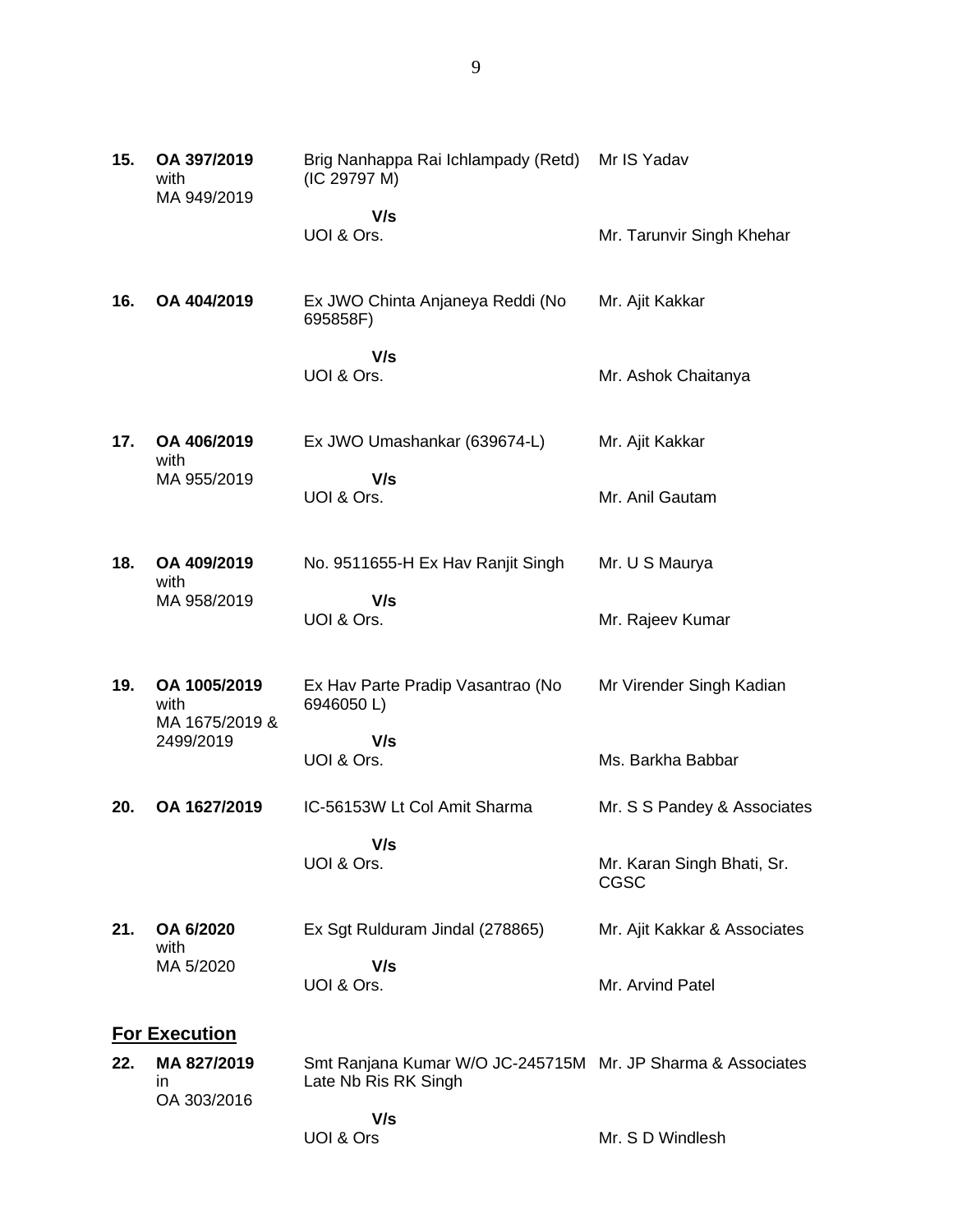| 23.         | MA 2028/2019<br>ın<br>OA 1427/2018                                                | No 4545249A Ex Hav (Hony Nb Sub)<br>Sheo Chand<br>V/s<br>UOI & Ors | Mr JP Sharma<br>Mr. Rajesh Kumar Das                             |
|-------------|-----------------------------------------------------------------------------------|--------------------------------------------------------------------|------------------------------------------------------------------|
|             |                                                                                   |                                                                    |                                                                  |
|             | <b>For Orders</b>                                                                 |                                                                    |                                                                  |
| 24.         | MA 1233/2016<br>in                                                                | Sub Chand Ram Dahiya                                               | Mr. Michael Peter                                                |
|             | OA 298/2014                                                                       | V/s<br>UOI & Ors                                                   | Ms Barkha Babbar                                                 |
| <b>WITH</b> |                                                                                   |                                                                    |                                                                  |
| 25.         | CA 3/2017<br>with MA 606/2018,                                                    | Sub Chand Ram Dahiya<br>V/s                                        | Mr. Michael Peter                                                |
|             | MA 609/2018,<br>MA 1786/2018,<br>MA 1787/2018 &<br>MA 1633/2019<br>in OA 298/2014 | Praveen Kumar IDAS & Ors.                                          | Ms Barkha Babbar                                                 |
| 26.         | MA 2026/2019<br>& MA 2027/2019                                                    | Ex Hav Reiji Kumar (No 13763253W)                                  | Mr. SS Pandey                                                    |
|             | in<br>OA 74/2014                                                                  | V/s<br>UOI & Ors                                                   | Mr. Anil Gautam                                                  |
|             | <b>Part Heard</b>                                                                 |                                                                    |                                                                  |
| 27.         | OA (Appeal)                                                                       | N. 4576674M Hav Sham Das D Thru                                    | Mr. Anand Kumar                                                  |
|             | 1922/2018                                                                         | his wife Mrs. Raji Nair                                            |                                                                  |
|             | with<br>MA 2125/2018 &                                                            | V/s                                                                | Mr. Karan Singh Bhati, Sr.<br><b>CGSC with Mr Tarunvir Singh</b> |
|             | MA 3309/2019                                                                      | UOI & Ors.                                                         | Khehar                                                           |
|             |                                                                                   | <b>For Hearing (Pleadings are completed)</b>                       |                                                                  |
| 28.         | OA 108/2014<br>with                                                               | Dr. Ajamal Singh Bhayal                                            | Mr Devendra Singh                                                |
|             | MA 548/2014                                                                       | V/s                                                                |                                                                  |

Mr Avdhesh Kumar Singh

Mr Devendra Singh & Anant K

Mr Karan Singh Bhati, Sr CGSC

Vatsya

UOI & Ors.

UOI & Ors.

 **V/s**

**29. OA 178/2014** Gp Capt (Dr. KP Singh)

**WITH**

### 10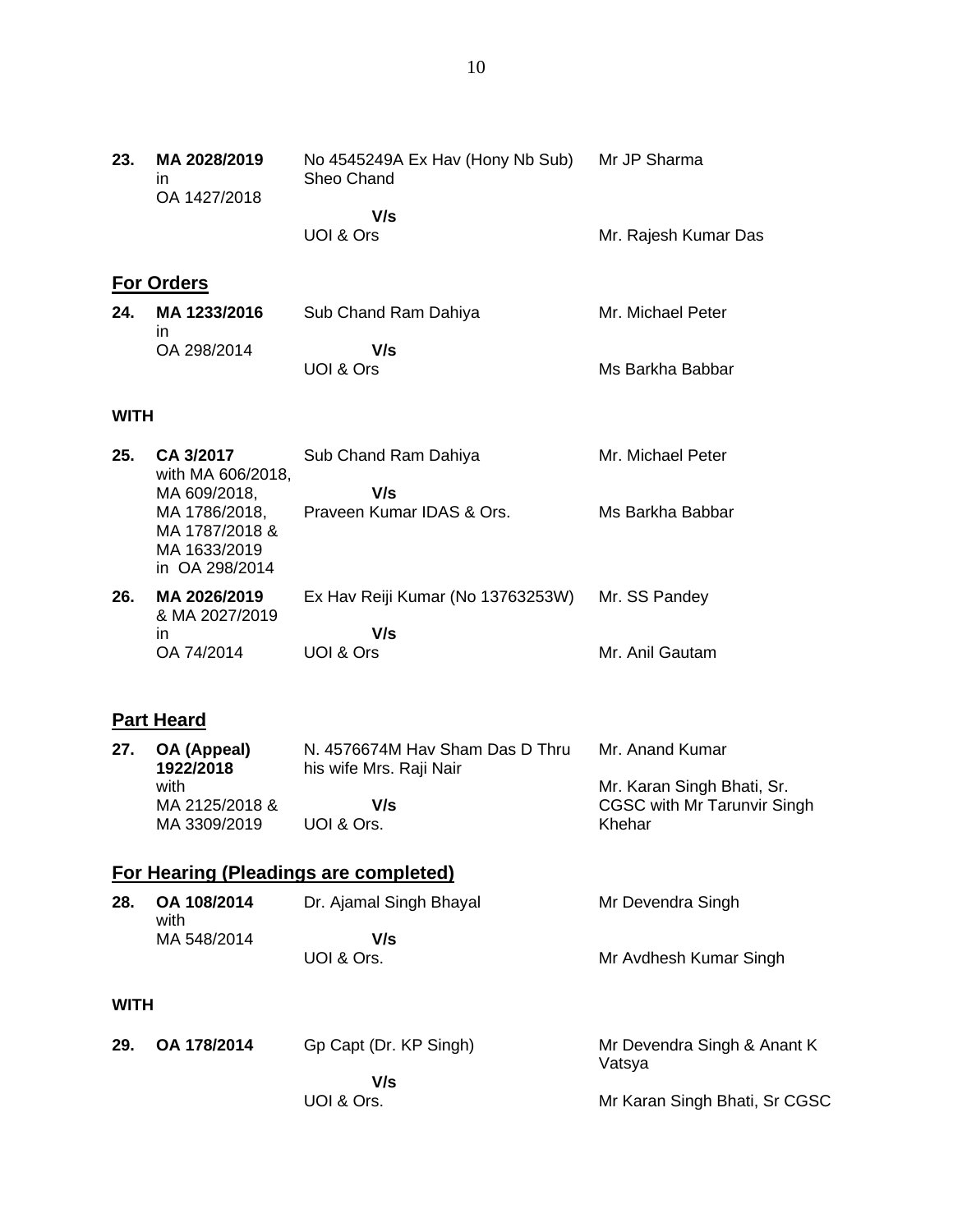| 30.         | OA 520/2014                                                                          | Sepoy Bijendra Singh Kushwah                | Ms. Archana Ramesh            |
|-------------|--------------------------------------------------------------------------------------|---------------------------------------------|-------------------------------|
|             |                                                                                      | V/s<br>UOI & Ors.                           | Mr Arvind Patel               |
| 31.         | OA 130/2015                                                                          | Col. Dilip Kumar (Retd.)                    | Ms. Hancy Maini               |
|             |                                                                                      | V/s<br>MS Branch (MS-3A) & Ors.             | Mr YP Singh                   |
| 32.         | OA 623/2016                                                                          | Col Harsh Vardhan Sharma (Retd)             | Mr.I S Singh & Abhishek Singh |
|             |                                                                                      | V/s<br>UOI & Ors.                           | Mr. Arvind Patel              |
| 33.         | TA 1/2017<br>with<br>MA 894/2017, MA<br>895/2017 &<br>MA 757/2019<br>WP(C) 7246/2016 | Ex Cpl Mohitosh Kumar Sharma<br>(No.791309) | Mr. V S Kadian                |
|             |                                                                                      | V/s<br>UOI & Ors.                           | Ms Barkha Babbar              |
| <b>WITH</b> |                                                                                      |                                             |                               |
| 34.         | TA 2/2017<br>with<br>MA 896/2017 &<br>MA 897/2017<br>(WP(C)<br>7281/2016)            | Om Prakash Yadav                            | V S Kadian                    |
|             |                                                                                      | V/s<br>UOI & Ors.                           | Ms Barkha Babbar              |
| <b>WITH</b> |                                                                                      |                                             |                               |
| 35.         | TA 3/2017<br>with                                                                    | Ashit Kumar Mishra                          | Mr. V S Kadian                |
|             | MA 898/2017 &<br>MA 899/2017<br>(WP(C)<br>7219/2016)                                 | V/s<br>UOI & Ors.                           | Ms Barkha Babbar              |
| <b>WITH</b> |                                                                                      |                                             |                               |
| 36.         | TA 4/2017<br>with                                                                    | Dinesh Kumar Sharma                         | Mr. V S Kadian                |
|             | MA 900/2017 &<br>MA 901/2017<br>(WP(C)<br>7250/2016)                                 | V/s<br>UOI & Ors.                           | Ms Barkha Babbar              |
| <b>WITH</b> |                                                                                      |                                             |                               |
| 37.         | TA 5/2017<br>with                                                                    | Swami Nath Prasad                           | Mr. V S Kadian                |
|             | MA 902/2017 &<br>MA 903/2017<br>(WP(C)<br>7248/2016)                                 | V/s<br>UOI & Ors.                           | Ms Barkha Babbar              |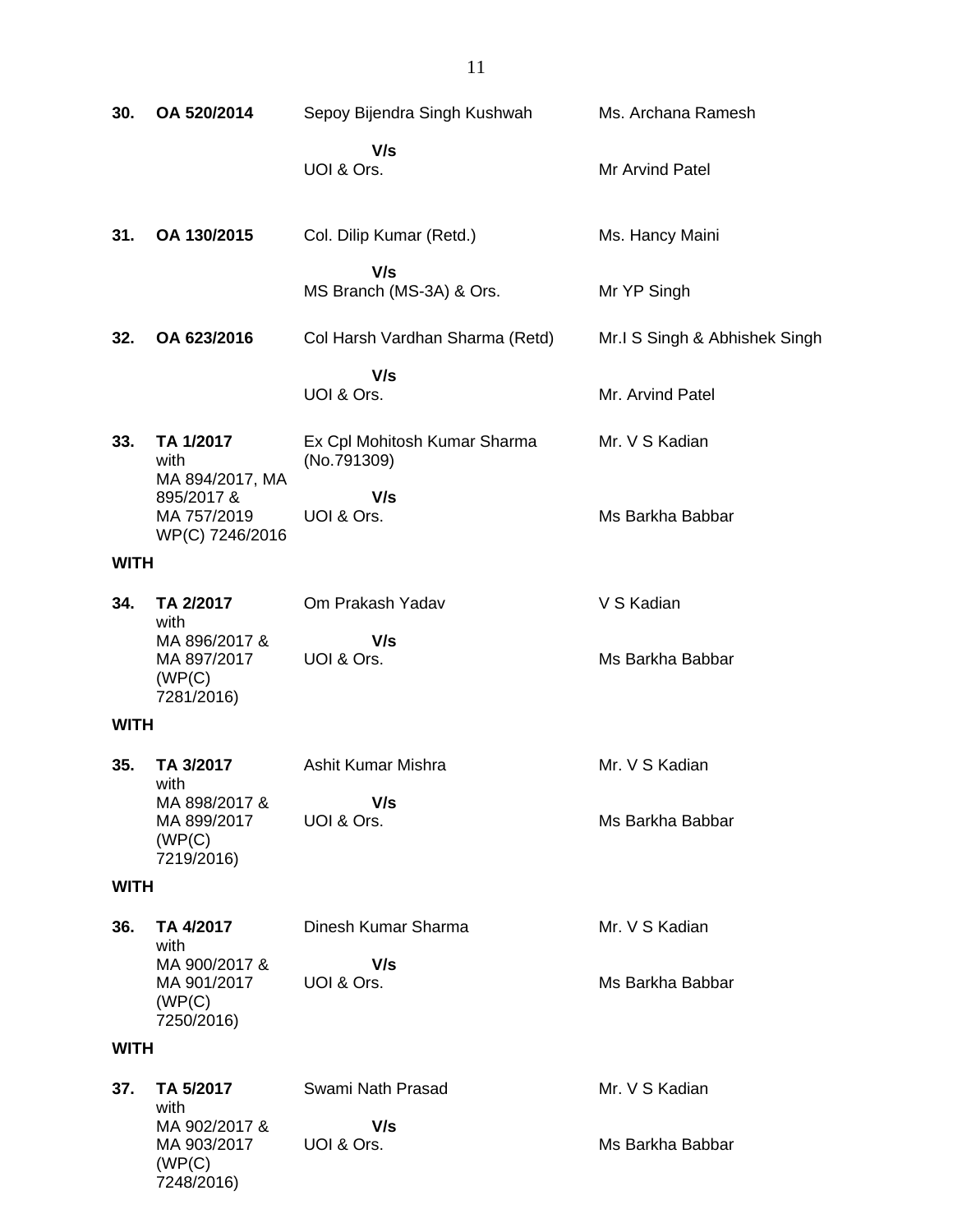### **WITH**

| 38.         | TA 6/2017<br>with                                     | Subhash Chandra Tiwari                              | Mr. V S Kadian               |
|-------------|-------------------------------------------------------|-----------------------------------------------------|------------------------------|
|             | MA 904/2017 &<br>MA 905/2017<br>(WP(C)<br>7251/2016)  | V/s<br>UOI & Ors.                                   | Ms Barkha Babbar             |
| <b>WITH</b> |                                                       |                                                     |                              |
| 39.         | TA 7/2017<br>with                                     | Sonu Kumar Dubey                                    | Mr. V S Kadian               |
|             | MA 906/2017 &<br>MA 907/2017<br>(WP(C))<br>7221/2016) | V/s<br>UOI & Ors.                                   | Ms Barkha Babbar             |
| <b>WITH</b> |                                                       |                                                     |                              |
| 40.         | OA 1996/2017<br>with MA                               | Anurag (Ex Cpl 743598F)                             | Ms. Pallavi Awasthi          |
|             | 1522/2017                                             | V/s<br>UOI & Ors.                                   | Ms Barkha Babbar             |
| 41.         | OA 165/2018                                           | No.15385825-L Hav (TTC) Dullal<br><b>Prasad Pal</b> | Mr. Ajit Kakkar              |
|             |                                                       | V/s<br>UOI & Ors.                                   | Mr Prabodh Kumar             |
| <b>WITH</b> |                                                       |                                                     |                              |
| 42.         | OA 61/2019                                            | Hav Gajraj (6935193-L)                              | Mr. Ajit Kakkar              |
|             |                                                       | V/s<br>UOI & Ors.                                   | Mr. Avdhesh Kumar Singh      |
| <b>WITH</b> |                                                       |                                                     |                              |
| 43.         | OA 768/2019                                           | No. 15385944-F Hav (TTC) Rajbir<br>Singh            | Mr. Ajit Kakkar & Associates |
|             |                                                       | V/s<br>UOI & Ors.                                   | Ms. Barkha Babbar            |
|             |                                                       |                                                     |                              |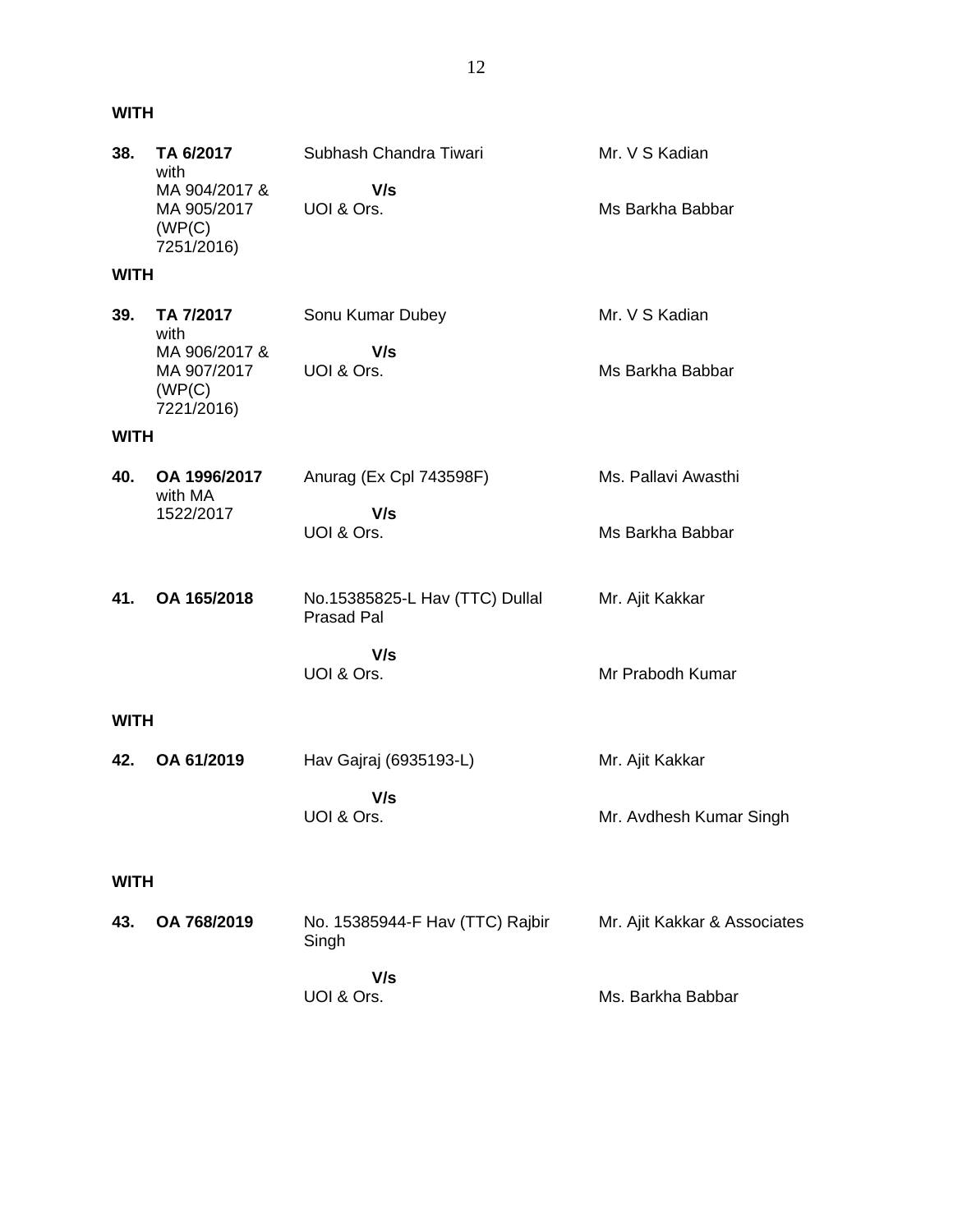# **ARMED FORCES TRIBUNAL, PRINCIPAL BENCH, NEW DELHI LIST OF BUSINESS**

**Date: 23-01-2020**

**Timing: 11:00 AM**

### **PRINCIPAL REGISTRAR COURT**

|    | S. No. Case No.                     | <b>Parties Name</b>                                                                         | <b>Advocate for Petitioner /</b><br><b>Respondents</b> |
|----|-------------------------------------|---------------------------------------------------------------------------------------------|--------------------------------------------------------|
|    | <b>For Appearance/Direction</b>     |                                                                                             |                                                        |
| 1. | OA 332/2019                         | No. 18103-B Gp Capt Sanjay Kumar<br>Nihalani (Retd.)                                        | Mr. O S Punia                                          |
|    |                                     | V/s<br>UOI & Ors.                                                                           | Mr Niranjan Das                                        |
| 2. | OA 450/2019                         | Brig ST Rangarajan (Retd) (IC 24672<br>L)                                                   | Mr Balaji Subramanian & Ishani<br><b>Banerjee</b>      |
|    |                                     | V/s<br>UOI & Ors.                                                                           | Mr. Karan Singh Bhati, Sr.<br>CGSC                     |
| 3. | OA 726/2019<br>with                 | No. 137476-Y Ex LS (RP) Pritam Singh Mr. Virender Singh Kadian                              |                                                        |
|    | MA 2863/2019                        | V/s<br>UOI & Ors.                                                                           | Ms. Jyotsna Kaushik                                    |
| 4. | OA 749/2019                         | Ex PO LOG Ashok Kumar (No 156286<br>Y)                                                      | Mr A K Trivedi & Associates                            |
|    |                                     | V/s<br>UOI & Ors.                                                                           | Mr. Y P Singh                                          |
| 5. | OA 750/2019                         | Smt Santosh @ Vinod Kumari Wife of<br>Late Gnr Mainpal Singh @ Abhay<br>Singh (No 14356093) | Mr AK Trivedi and Yogesh<br>Sharma                     |
|    |                                     | V/s<br>UOI & Ors.                                                                           | Mr. Avdhesh Kumar Singh                                |
| 6. | OA 757/2019<br>with<br>MA 1358/2019 | Ex EA (P) 2 Satyendra Narayan Singh<br>(No 122390 K)                                        | Mr Ved Prakash                                         |
|    |                                     | V/s<br>UOI & Ors.                                                                           | Ms. Barkha Babbar                                      |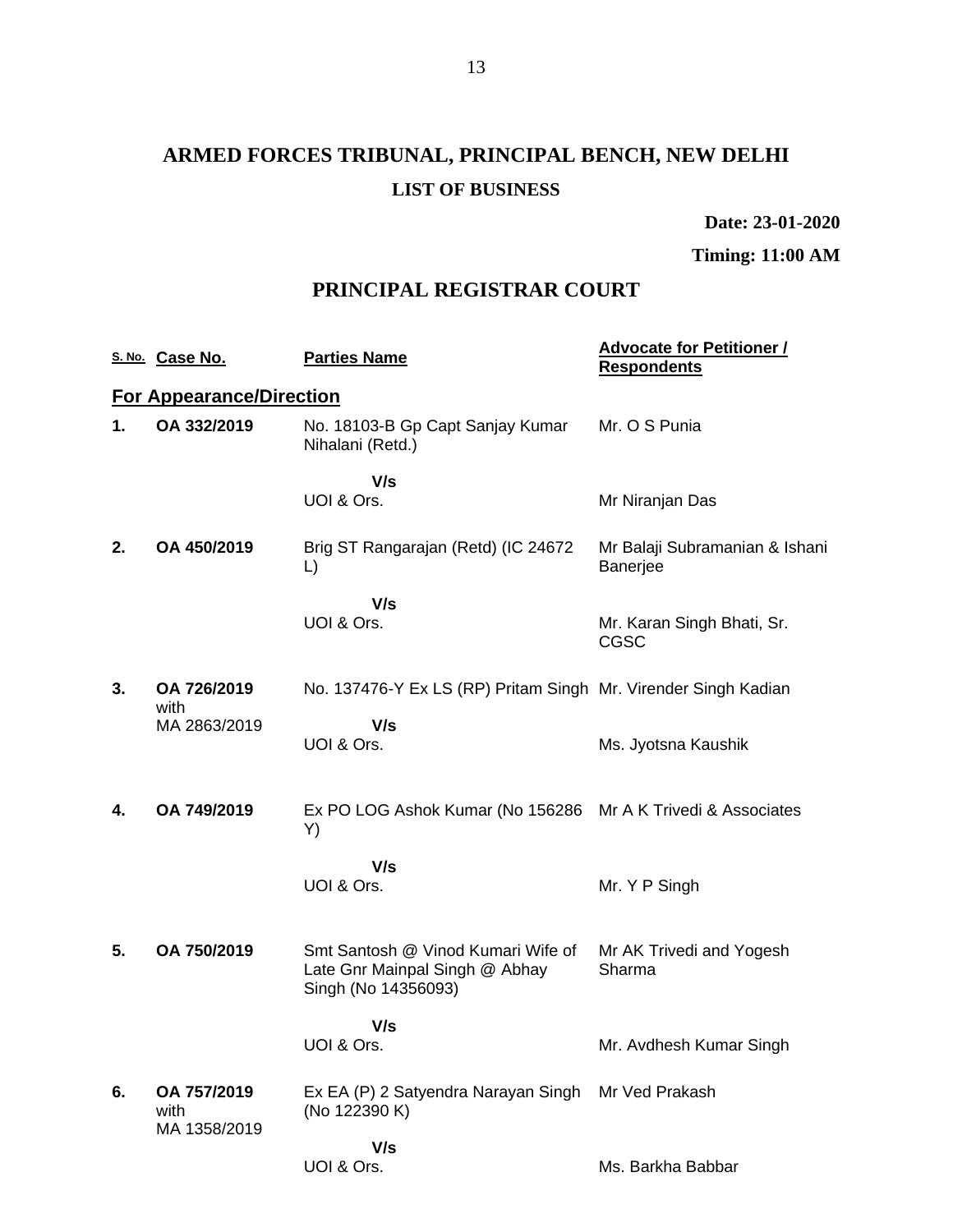| 7.  | OA 760/2019                                       | JC-300112Y Sub Maj Surjeet Singh<br>Chib                        | Mr. SS Pandey and Associates                                    |
|-----|---------------------------------------------------|-----------------------------------------------------------------|-----------------------------------------------------------------|
|     |                                                   | V/s<br>UOI & Ors.                                               | Mr. Arvind Kumar                                                |
| 8.  | OA 767/2019<br>with                               | Ex Nb Sub Bihari Lal (JC 470928 P)                              | Mr DS Kauntae                                                   |
|     | MA 3304/2019                                      | V/s<br>UOI & Ors.                                               | Ms. Jyotsna Kaushik                                             |
| 9.  | OA 770/2019<br>with<br>MA 1372/2019               | Ms Preeti Lohchub Widow of IC<br>47763F Late Maj Sanjay Lohchub | Mr Chaitanya Agarwal                                            |
|     |                                                   | V/s<br>UOI & Ors.                                               | Mr. Shyam Narayan for R 1-3 &<br>Mr Pratap Chandra Rana for R-4 |
| 10. | OA 771/2019<br>with<br>MA 1373/2019               | Smt. Sneh Sharma W/O Late IC-<br>32883H Capt I R Sharma         | Mr. Anil Srivastava & Associates                                |
|     |                                                   | V/s<br>UOI & Ors.                                               | Mr. Arvind Patel                                                |
| 11. | OA 788/2019                                       | IC-48232W Col Aseem Tandon (Retd) Ms Neela Gokhale              |                                                                 |
|     |                                                   | V/s<br>UOI & Ors.                                               | Mr. K K Tyagi                                                   |
| 12. | OA 795/2019<br>with                               | Col PS Basera (Retd) (IC 35526 L)                               | Mr Ajay Yadav                                                   |
|     | MA 94/2020                                        | V/s<br>UOI & Ors.                                               | Mr. Waize Ali Noor                                              |
| 13. | OA 796/2019<br>with<br>MA 1418/2019               | No. 01867-T Cmde P Jaypal (Retd.)                               | Mr. Sukhjinder Singh                                            |
|     |                                                   | V/s<br>UOI & Ors.                                               | Mr KK Tyagi                                                     |
| 14. | OA 799/2019<br>with<br>MA 1419/2019 &<br>107/2020 | Smt Urmil Gilani W/o Late IC 6731 Lt<br>Col Ashok Gilani        | Mr Anil Srivastava & Associates                                 |
|     |                                                   | V/s<br>UOI & Ors.                                               | Mr. Prabodh Kumar                                               |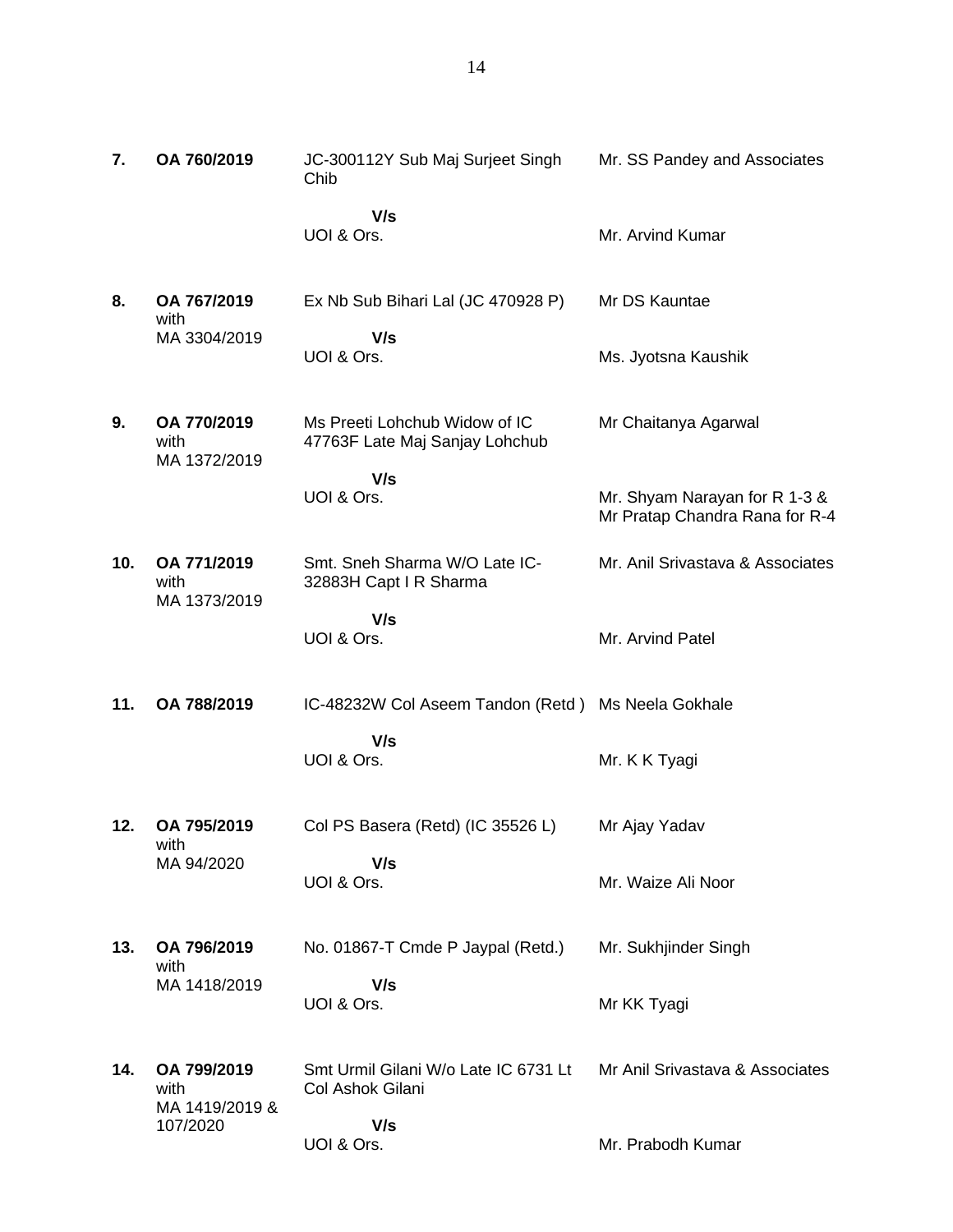| 15. | OA 803/2019<br>with                  | JC-558660L Ex Sub Bhagwan Singh                              | Mr. VS Kadian                            |
|-----|--------------------------------------|--------------------------------------------------------------|------------------------------------------|
|     | MA 1423/2019                         | V/s<br>UOI & Ors.                                            | Mr Avdhesh KumarSingh                    |
| 16. | OA 870/2019<br>with<br>MA 1519/2019  | Wg Cdr G Chandra (Retd.) (14403-H)<br>Adm                    | Mr. Ajai Bhalla                          |
|     |                                      | V/s<br>UOI & Ors.                                            | Dr. Vijendra Singh Mahndiyan             |
| 17. | OA 1492/2019<br>with<br>MA 2412/2019 | Asha Sinha W/o Late Wg Cdr SK<br>Sinha (No 23069)            | Mr Gyanendra Kumar & Smt<br>Vijaya Singh |
|     |                                      | V/s<br>UOI & Ors.                                            | Mr. Anil Gautam                          |
| 18. | OA 1575/2019                         | Ex SGT (ACP) Nagendra Yadav (No<br>720301)                   | Mr Baljeet Singh                         |
|     |                                      | V/s<br>UOI & Ors.                                            | Mr. K K Tyagi                            |
| 19. | OA 1576/2019                         | No. 771229-G Sgt Pawan Kumar<br>(Retd.)                      | Mr. Manoj Kr Gupta                       |
|     |                                      | V/s<br>UOI & Ors.                                            | Mr. Arvind Kumar                         |
| 20. | OA 1687/2019<br>with                 | Ex Sgt Shree Pal Singh (No 730857G)                          | Mr Praveen Kumar                         |
|     | MA 2617/2019                         | V/s<br>UOI & Ors.                                            | Mr. Prabodh Kumar                        |
| 21. | OA 1688/2019<br>with                 | Ex Sgt Prakash Pandey (No 700399 G) Mr Virender Singh Kadian |                                          |
|     | MA 2618/2019                         | V/s<br>UOI & Ors.                                            | Mr. V Pattabhi Ram                       |
| 22. | OA 1689/2019<br>with<br>MA 2619/2019 | Ex HFL Jag Jiwan Gauri (No 617296<br>B)                      | Mr Virender Singh Kadian                 |
|     |                                      | V/s<br>UOI & Ors.                                            | Mr. Prabodh Kumar                        |
| 23. | OA 1690/2019                         | Ex Sgt Pradeep Kumar (no 769038S)                            | Mr. OS Punia                             |
|     |                                      | V/s<br>UOI & Ors.                                            | None                                     |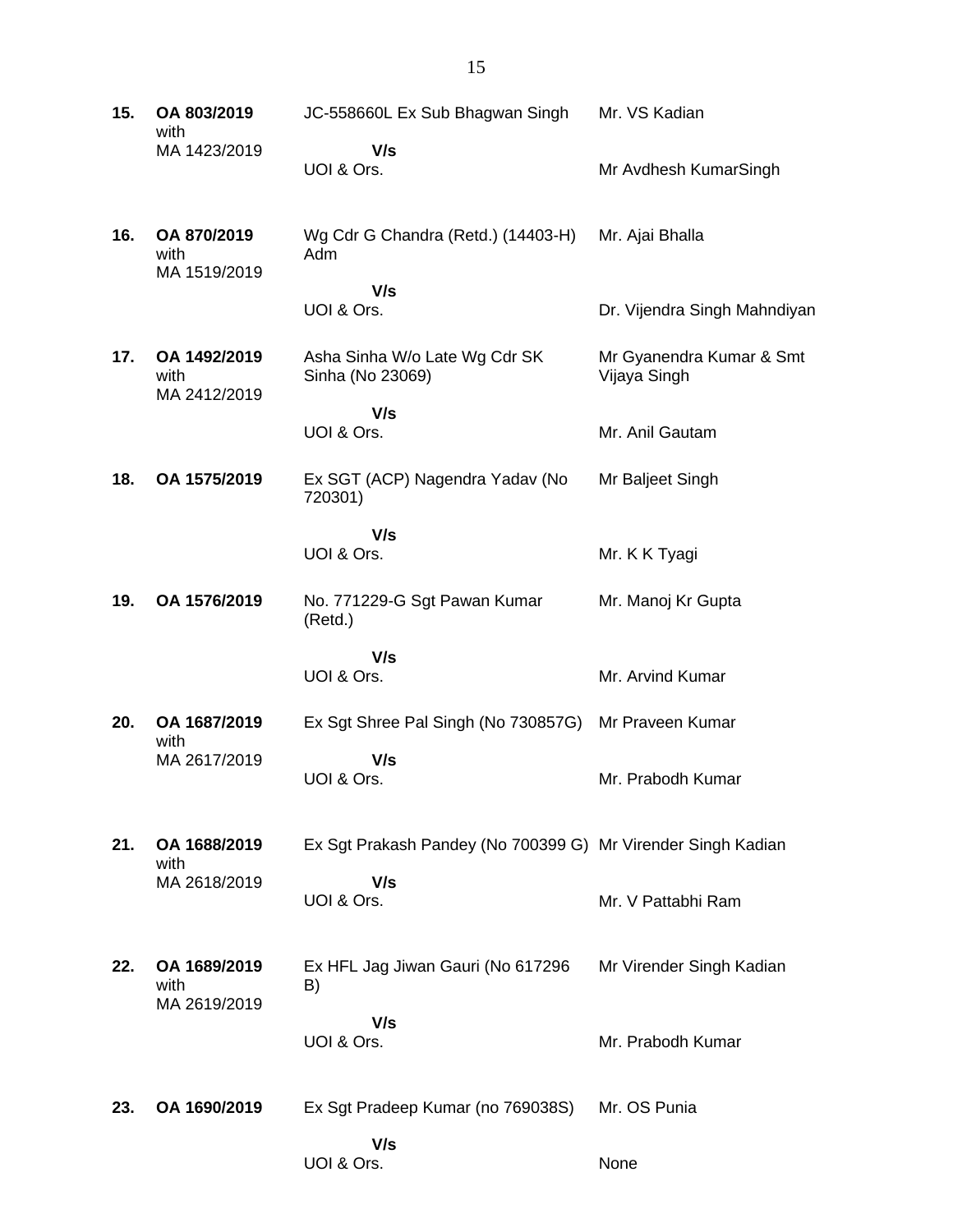| 24. | OA 1696/2019                         | No. 748011 Ex Sgt Bikram Kumar                        | Mr. Virender Singh Kadian |
|-----|--------------------------------------|-------------------------------------------------------|---------------------------|
|     |                                      | V/s<br>UOI & Ors.                                     | Mr. Harish V Shankar      |
| 25. | OA 1856/2019                         | JC-521921W Ex Sub Susheel Kumar                       | Mr VS Kadian              |
|     |                                      | V/s<br>UOI & Ors.                                     | Mr. J S Rawat             |
| 26. | OA 1857/2019<br>with<br>MA 2725/2019 | Ex Sgt Suneesh Kumar Rajput (No<br>746146 A)          | Mr Ved Prakash            |
|     |                                      | V/s<br>UOI & Ors.                                     | Mr. J S Rawat             |
| 27. | OA 1858/2019<br>with<br>MA 2726/2019 | Ex Gnr Gore Dattatraya Mhatarji (No<br>15146581 H)    | Mr Virender Singh Kadian  |
|     |                                      | V/s<br>UOI & Ors.                                     | Mr. J S Yadav             |
| 28. | OA 1859/2019<br>with<br>MA 2727/2019 | Ex Nk Jadeja Mahabir Singh<br>Maghubha (No 1575688 X) | Mr Virender Singh Kadian  |
|     |                                      | V/s<br>UOI & Ors.                                     | Ms. Barkha Babbar         |
| 29. | OA 1860/2019<br>with                 | Ex PO ELA Puspen Mandal (No<br>117630 T)              | Mr Ved Prakash            |
|     | MA 2728/2019                         | V/s<br>UOI & Ors.                                     | Mr. V Pattabhi Ram        |
| 30. | OA 1865/2019                         | Ex Sgt Sanjay Kumar (742749-B)                        | Mr. Virender Singh Kadian |
|     |                                      | V/s<br>UOI & Ors.                                     | Mr. Neeraj Sr. CGSC       |
| 31. | OA 1897/2019<br>with<br>MA 2755/2019 | No. 673893-A JWO Anil Kumar<br>Sharma (Retd.)         | Mr. Manoj Kr Gupta        |
|     |                                      | V/s<br>UOI & Ors.                                     | Mr. K K Tyagi             |